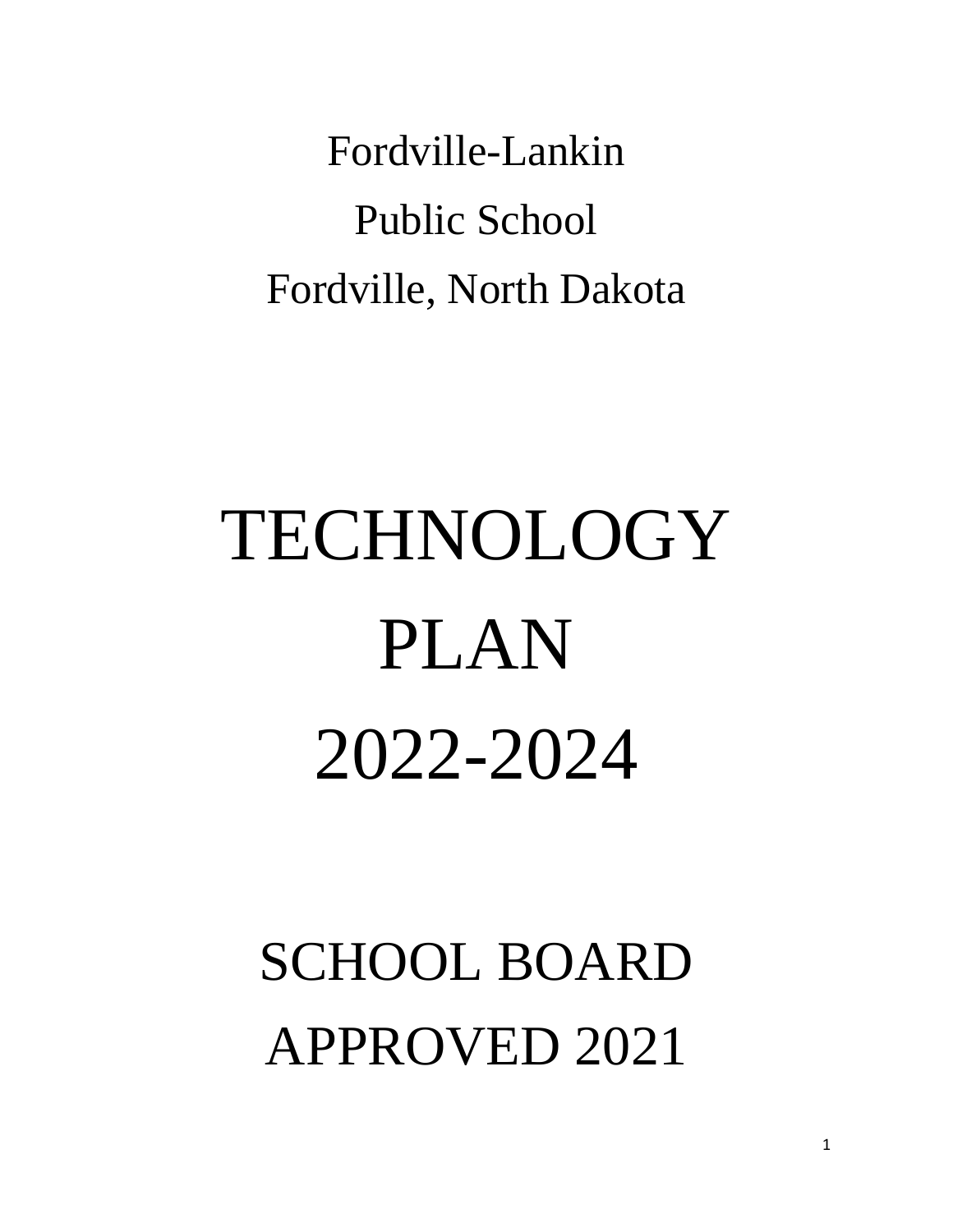# **TABLE OF CONTENTS**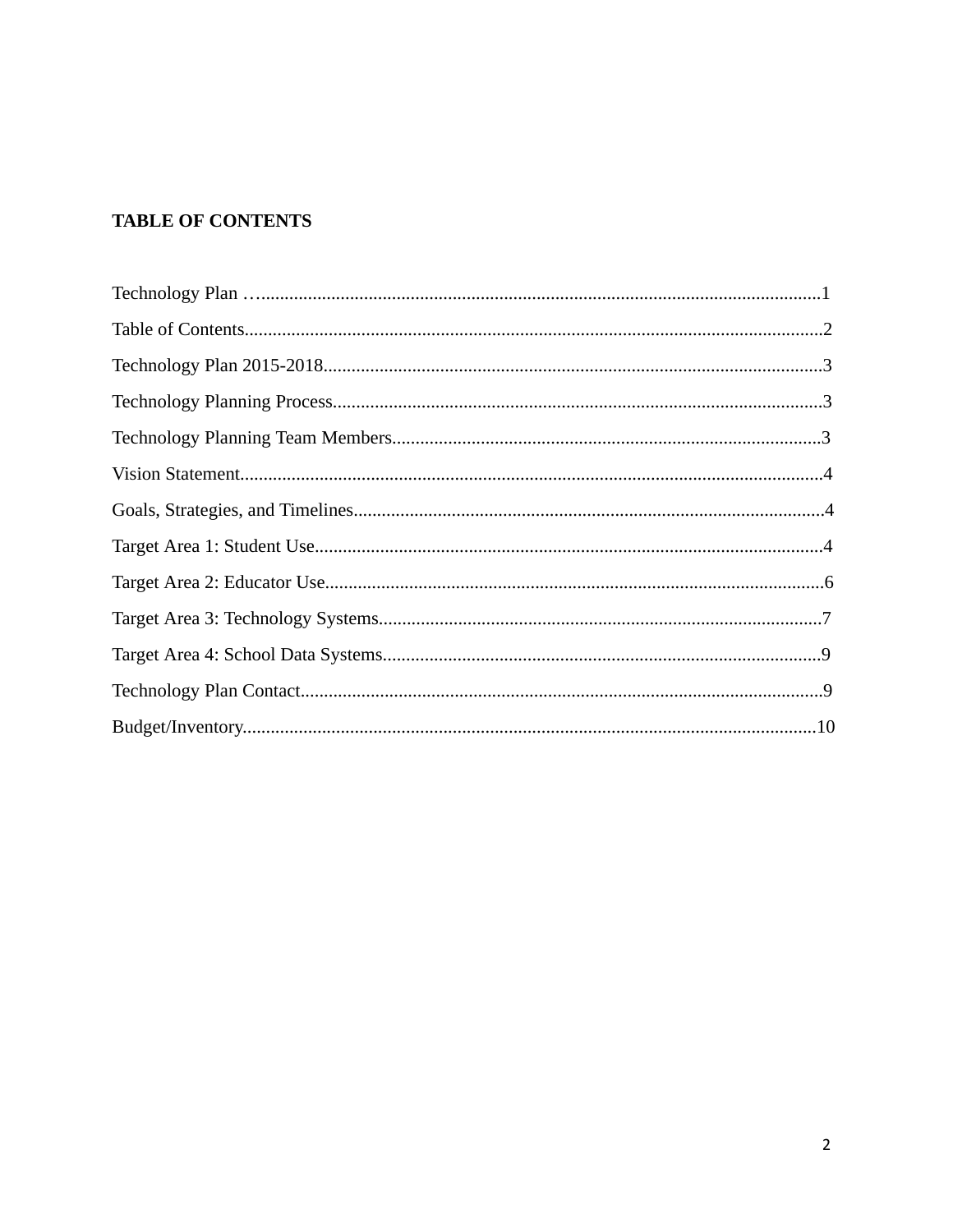#### **Technology Plan 2022-2024**

Fordville-Lankin 005

# TECHNOLOGY PLANNING PROCESS

#### **Fordville-Lankin Technology Planning Committee Team Members:**

Albert Irvine, Technology Coordinator

Lori Beneda, Library Media Specialist

Rachel Smith, High School Faculty Member

Wallace Barnes, Technology Programmer

Sheri Kunrath, Elementary Principal/Elementary Staff Member

Darlene Christianson, Technology Leader

Michael O'Brien, Administrator

Jen Carlson, School Board Representative

Addi S., Student

With the selection of a new technology team the Technology plan is being revised and resubmitted for approval.

The Input for the Technology plan originated by discussions held at parent-teacher conferences, students sharing ideas and concerns during technology classes, and educators sharing their thoughts on technology. The initial meeting of the technology committee was to review the existing plan, to take a look at the current technology in place, and also to plan how to proceed with the technology plan. After several more meetings, the committee has come up with the following goals in these four target areas:

- 1. Student Use
- 2. Educator Use
- 3. Technology Systems
- 4. School Data Systems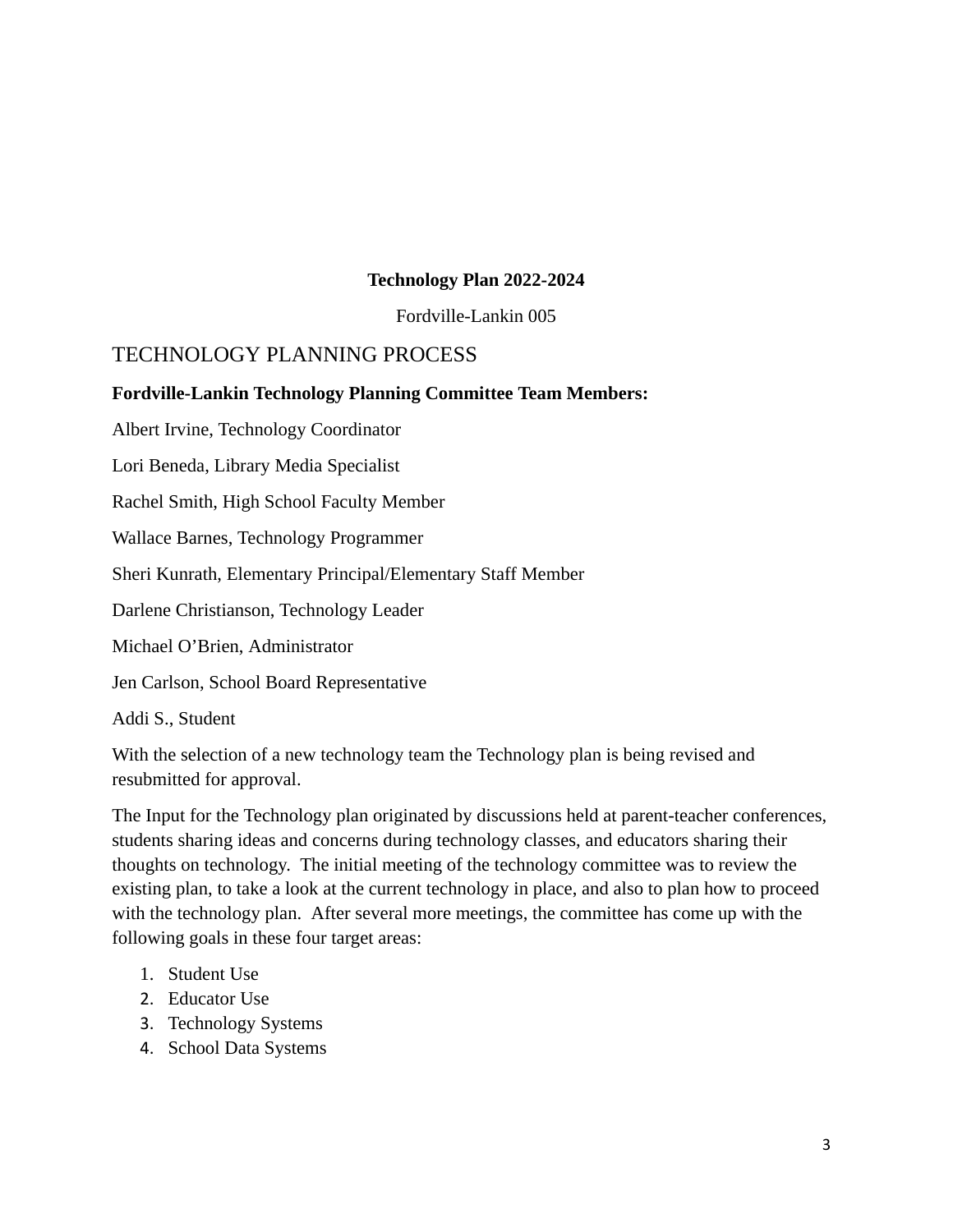After the draft was drawn up, the technology committee members read it over and also the Fordville-Lankin School Board approved it. The Fordville-Lankin School Board approved the Technology Plan at their May 14, 2012 School Board meeting and we have been updating it ever since.

The Fordville-Lankin Technology Plan will be available upon request from the Fordville-Lankin School office and on our website.

# **Vision Statement**

# **Fordville-Lankin School District Technology Mission Statement:**

The Fordville-Lankin Public School is committed to provide educators, staff, and students, with the most up-to-date technology so that our students will succeed in an ever-changing society.

# **Target Area 1: Student Use**

North Dakota Objective: Educators will provide all students with technology enriched learning opportunities that lead to academic success.

<https://www.ndetc.k12.nd.us/techplan>

# **1. We will ensure that student/educator use of technology is authentic, project based, involves teamwork, collaboration, and communication.**

What strategies will our district employ to achieve this goal?

| <b>Strategies</b>               | <b>How We Measure Success</b>   | <b>Timeline</b> |
|---------------------------------|---------------------------------|-----------------|
| Educators will provide          | Educators' records will         | annually        |
| learning activities that        | indicate the technology         |                 |
| involve the use of technology   | related activities that provide |                 |
| that will allow the students to | the opportunities to students   |                 |
| work independently as well as   | to work alone and in groups.    |                 |
| in collaborative teams or       |                                 |                 |
| groups.                         |                                 |                 |
| Educators will provide          | Educators' records indicate     | annually        |
| real-world authentic            | the incorporation or            |                 |
| classroom activities that       | real-world authentic learning   |                 |
| involve the use of technology.  | activities. Also, through       |                 |
|                                 | observation, educators should   |                 |
|                                 | be able to see an increase in   |                 |
|                                 | enthusiasm towards learning.    |                 |

#### **2. We will provide technology-enriched environments to improve student achievement.**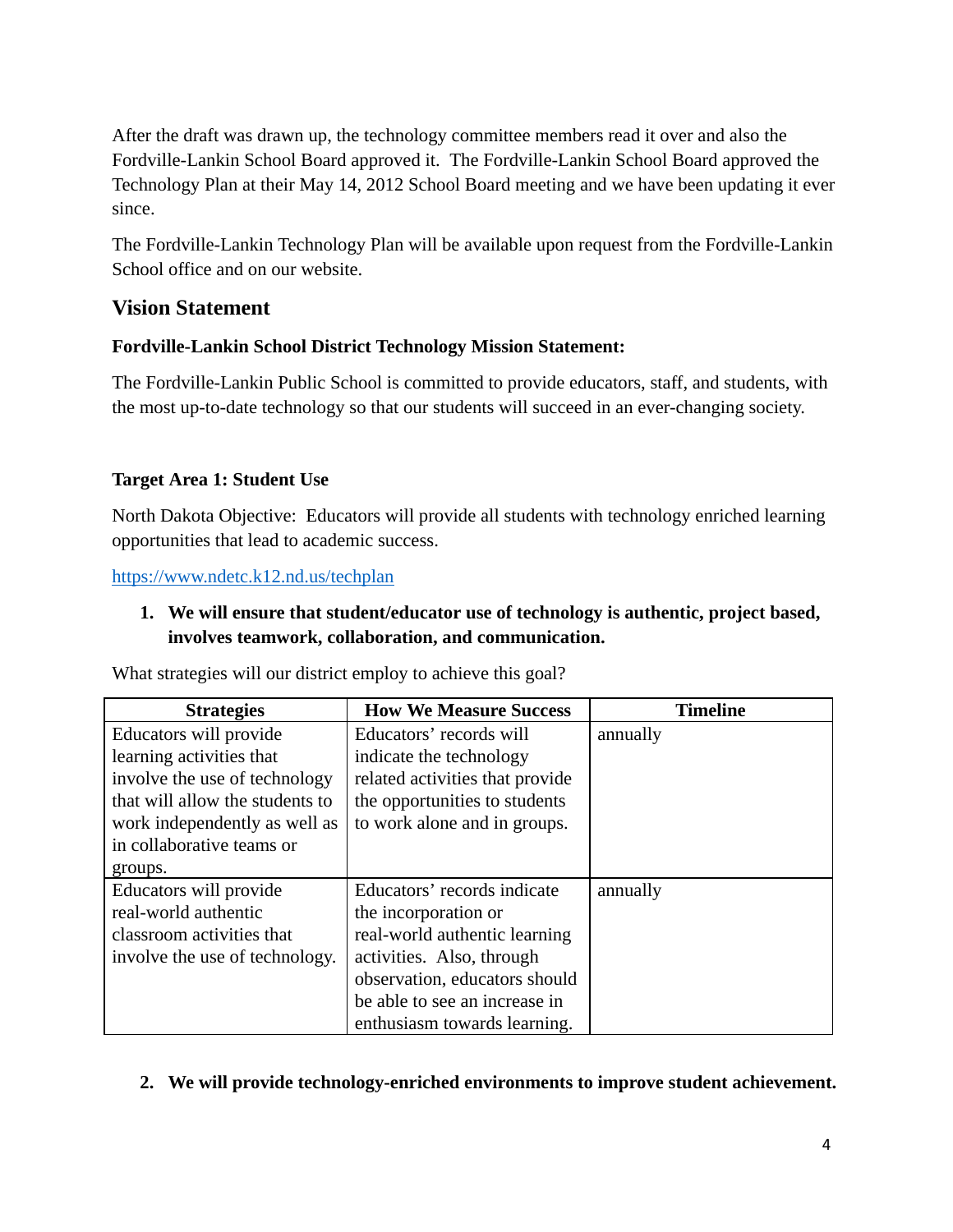| <b>Strategies</b>             | <b>How We Measure Success</b> | <b>Timeline</b>            |
|-------------------------------|-------------------------------|----------------------------|
| Purchase additional wireless  | Add additional wireless       | <b>School year Ongoing</b> |
| computers for high school     | laptop computers for          |                            |
| student use.                  | additional student usage.     |                            |
| Update Office on student and  | Purchase and install Office   | Ongoing                    |
| faculty computers to allow    | Updates.                      |                            |
| students and faculty to have  |                               |                            |
| the most up-to-date software. |                               |                            |

What strategies will our district employ to achieve this goal?

# **3. We will provide instructional environments and activities that ensure that students will be technology literate by the end of eighth grade.**

Based on the ND Library/Technology Literacy benchmarks available at:

<http://www.dpi.state.nd.us/standard/content/tech.pdf>

| <b>Strategies</b>              | <b>How We Measure Success</b>  | <b>Timeline</b>            |
|--------------------------------|--------------------------------|----------------------------|
| The K-8 educators will         | Observations and educators'    | Ongoing --- 7&8 grade      |
| engage students in activities  | records indicate that students | keyboarding skills         |
| to meet these standards.       | are meeting the standards of   |                            |
|                                | North Dakota                   |                            |
| Update computer/word           | Library/Technology Literacy    | Ongoing                    |
| processing books.              | benchmarks                     |                            |
| The $8th$ grade students will  | All $8th$ grade students will  | Implement Typing Web and   |
| take a technology literacy     | complete this course to be     | Keyboarding $(1st$ and up) |
| class that is aligned with the | choice ready.                  | $i$ Pad Pre-K - 6          |
| North Dakota Library and       | Grades 1-6 are working with    |                            |
| <b>Technology Literacy</b>     | iPads weekly to improve        |                            |
| standards                      | computer lit. skills           |                            |

What strategies will our district employ to achieve this goal?

# **4. We will use distance learning technologies to provide extended learning opportunities for students.**

What strategies will our district employ to achieve this goal?

| <b>Strategies</b>                | <b>How We Measure Success</b> | Timeline                    |
|----------------------------------|-------------------------------|-----------------------------|
| The district will participate in | Fordville-Lankin students     | Participation will continue |
| the Heart of the Valley          | will successfully complete    | each year.                  |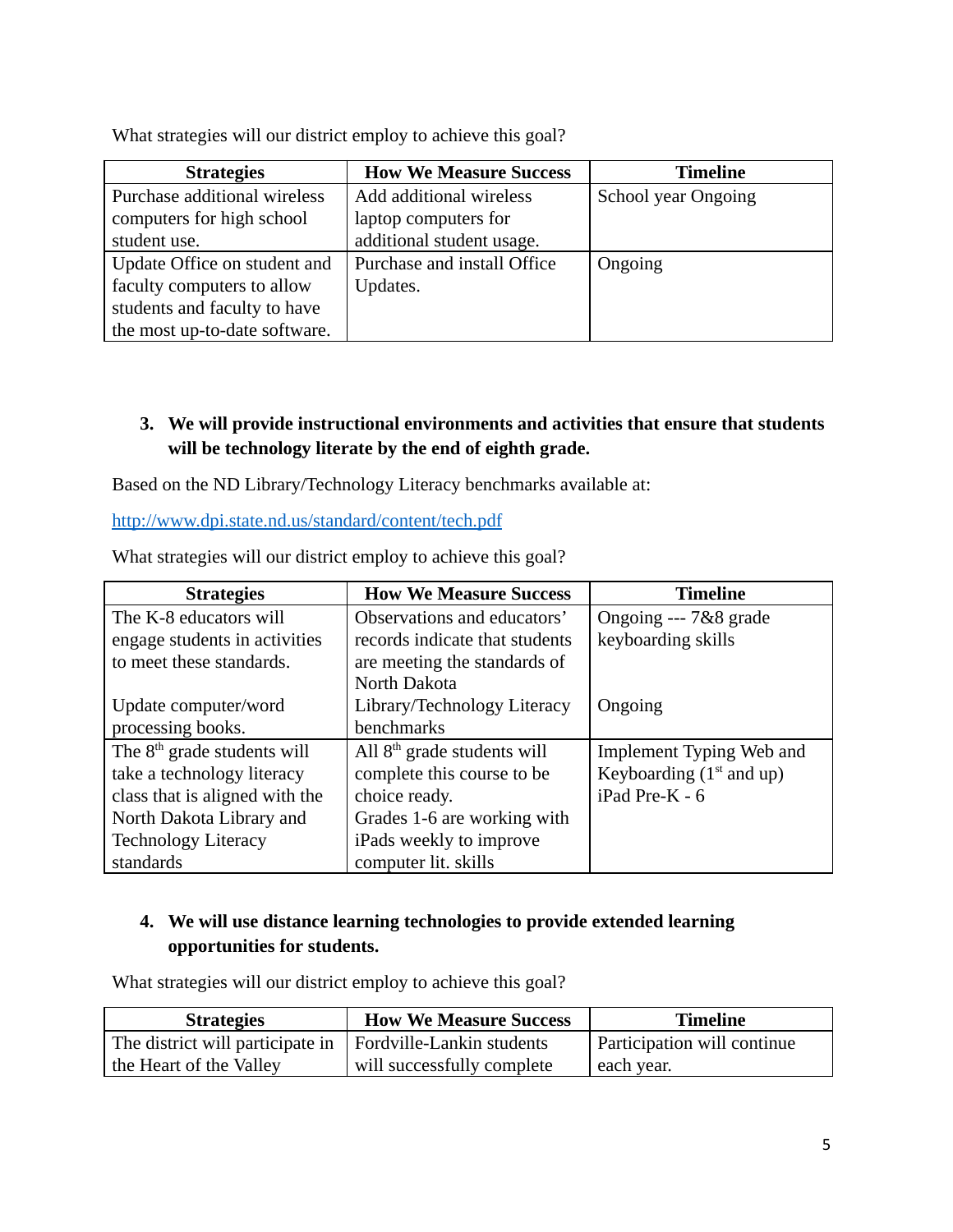| <b>Interactive Video</b>     | courses while enrolled in ITV |                             |
|------------------------------|-------------------------------|-----------------------------|
| Consortium.                  | course offerings.             |                             |
| The district will facilitate | Students will successfully    | Participation will continue |
| student participation in     | complete Division of          | each year.                  |
| courses offered by the       | Independent Study courses.    |                             |
| Division of Independent      |                               |                             |
| Study as needed.             |                               |                             |
| Online College courses will  | Students will successfully    | Participation will continue |
| be encouraged for interested | complete online college       | each year.                  |
| students.                    | courses and supervising       |                             |
| <b>NDCTE</b>                 | instructor will be emailed    |                             |
|                              | upon successful completion.   |                             |

# **The standards and data we used to identify the above goals and strategies.**

ND Library/Technology Literacy Standards

ND State Technology Plan

#### **Target Area 2: Educator Use**

North Dakota Objective: All educators will be proficient in the use and integration of technology.

# **1. We will ensure that all educators are proficient in the use and integration of technology in the classroom (e.g. Core Technology Skills, Professional Practice and Classroom and Instructional Management).**

What strategies will our district employ to achieve this goal?

| <b>Strategies</b>             | <b>How We Measure Success</b> | <b>Timeline</b>   |
|-------------------------------|-------------------------------|-------------------|
| The district will provide     | By providing opportunities    | Ongoing annually. |
| educators professional        | for the staff to develop      |                   |
| development opportunities to  | professionally.               |                   |
| improve their skills in       |                               |                   |
| integrating technology in the |                               |                   |
| curriculum.                   |                               |                   |
| Tie this into school          | Meet the goals of school      |                   |
| improvement.                  | improvement.                  |                   |
| The district will provide     | The district provides the     | Ongoing annually. |
| professional development      | opportunity for the staff to  |                   |
| through ITV when available.   | engage in distant learning by |                   |
|                               | offering workshops and        |                   |
|                               | classes.                      |                   |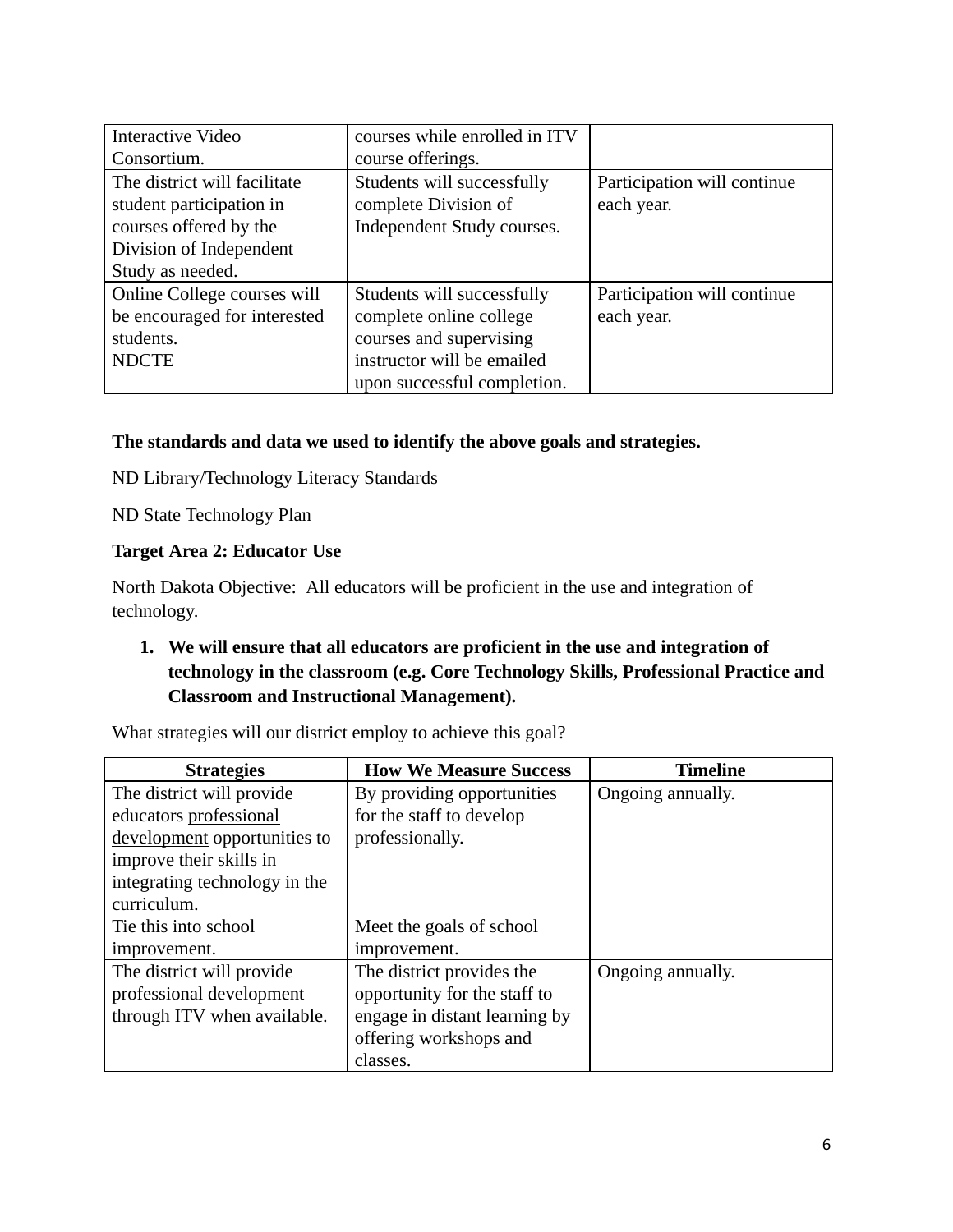| The school district will  | Educators use their computers   Annually |  |
|---------------------------|------------------------------------------|--|
| update educator computers | in presenting coursework and             |  |
| and wireless points.      | for grades. Wireless Points in           |  |
|                           | the upstairs of the elementary           |  |
|                           | need a booster for improved              |  |
|                           | signal.                                  |  |

# **2. We will integrate appropriate technologies into all courses in our district curriculum.**

What strategies will our district employ to achieve this goal?

| <b>Strategies</b>             | <b>How We Measure Success</b> | <b>Timeline</b> |
|-------------------------------|-------------------------------|-----------------|
| Each educator may plan,       | Educators' records indicate   | Ongoing.        |
| coordinate, and implement     | an increased number of        |                 |
| the use of technology.        | learning experiences using    |                 |
| Schoolhouseworld              | technology.                   |                 |
| <b>Implement Khan Academy</b> |                               |                 |
| Learning A-Z                  | Are students seeing success   |                 |
|                               | with it?                      |                 |

# **3. We will incorporate software to help with daily classroom management.**

What strategies will our district employ to achieve this goal?

| <b>Strategies</b>                               | How we measure success     | <b>Timeline</b> |
|-------------------------------------------------|----------------------------|-----------------|
| The district will provide software and training | Educators' reports will be | Ongoing         |
| (Power School) for educators to help with       | generated and accessed by  |                 |
| attendance, grading, and communication.         | administrators and parent  |                 |
| Remind                                          | feedback.                  |                 |
| Pink Notes are used for internal                |                            |                 |
| communications.                                 |                            |                 |
| Class Dojo                                      | Internal feedback          |                 |

# **The standards and data we used to identify the above goals and strategies:**

ND Library/Technology Literacy Standards

ND State Technology Plan

#### **Target Area 3: Technology Systems**

North Dakota Objective: All educators and students will have access to appropriate and effective technology resources.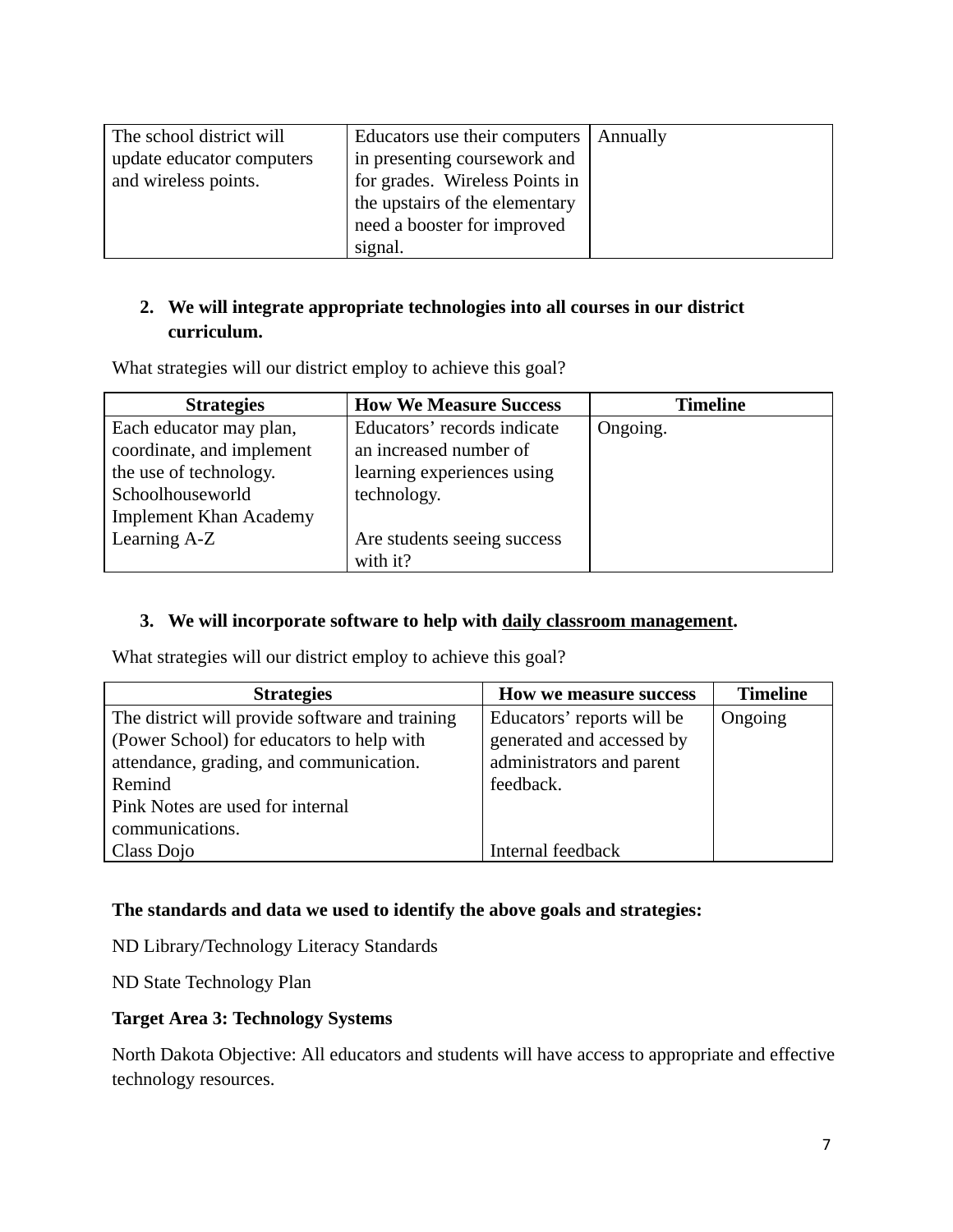# **1. We will have multiple connections to the Internet in all of our school's instructional areas.**

| <b>Strategies</b>               | How we measure success          | <b>Timeline</b>    |
|---------------------------------|---------------------------------|--------------------|
| We will purchase additional     | We have already purchased       | Updating as needed |
| wireless laptops for use in the | several wireless laptops and    |                    |
| schools' instructional          | have 3 wireless access points   |                    |
| classrooms for staff that move  | to give multiple connections    |                    |
| from class to class.            | to the Internet in the          |                    |
|                                 | classrooms.                     |                    |
| We will provide internet        | Internet access in all areas of | Current            |
| access in all areas of the      | school.                         |                    |
| school.                         |                                 |                    |

What strategies will our district employ to achieve this goal?

#### **2. We will work toward maintaining a student to computer ratio of 2.5 to 1.**

| What strategies will our district employ to achieve this goal? |  |  |
|----------------------------------------------------------------|--|--|
|                                                                |  |  |

| <b>Strategies</b>               | How we measure success         | <b>Timeline</b>                 |
|---------------------------------|--------------------------------|---------------------------------|
| Purchase of additional          | Keeping the computer ratio     | Updating as needed              |
| computers and/or update         | about 2:1                      |                                 |
| existing computers.             |                                |                                 |
|                                 |                                |                                 |
| The technology Committee        | Plan to teach keyboarding to   | As soon as possible, this is to |
| would like to see a fixed       | elementary students and High   | be set into place               |
| laptop lab with the computers   | School students to use lab for |                                 |
| not leaving the lab. Also       | assignments.                   |                                 |
| have a dedicated printer in the |                                |                                 |
| lab for student/teacher use.    |                                |                                 |

# **3. We will use technology to increase parental involvement.**

What strategies will our district employ to achieve this goal?

| <b>Strategies</b>             | How we measure success      | <b>Timeline</b> |
|-------------------------------|-----------------------------|-----------------|
| The Fordville-Lankin School   | By talking with parents and | Current         |
| district will provide and     | educators.                  |                 |
| maintain the schools web site |                             |                 |
| to make information available |                             |                 |
| to parents.                   |                             |                 |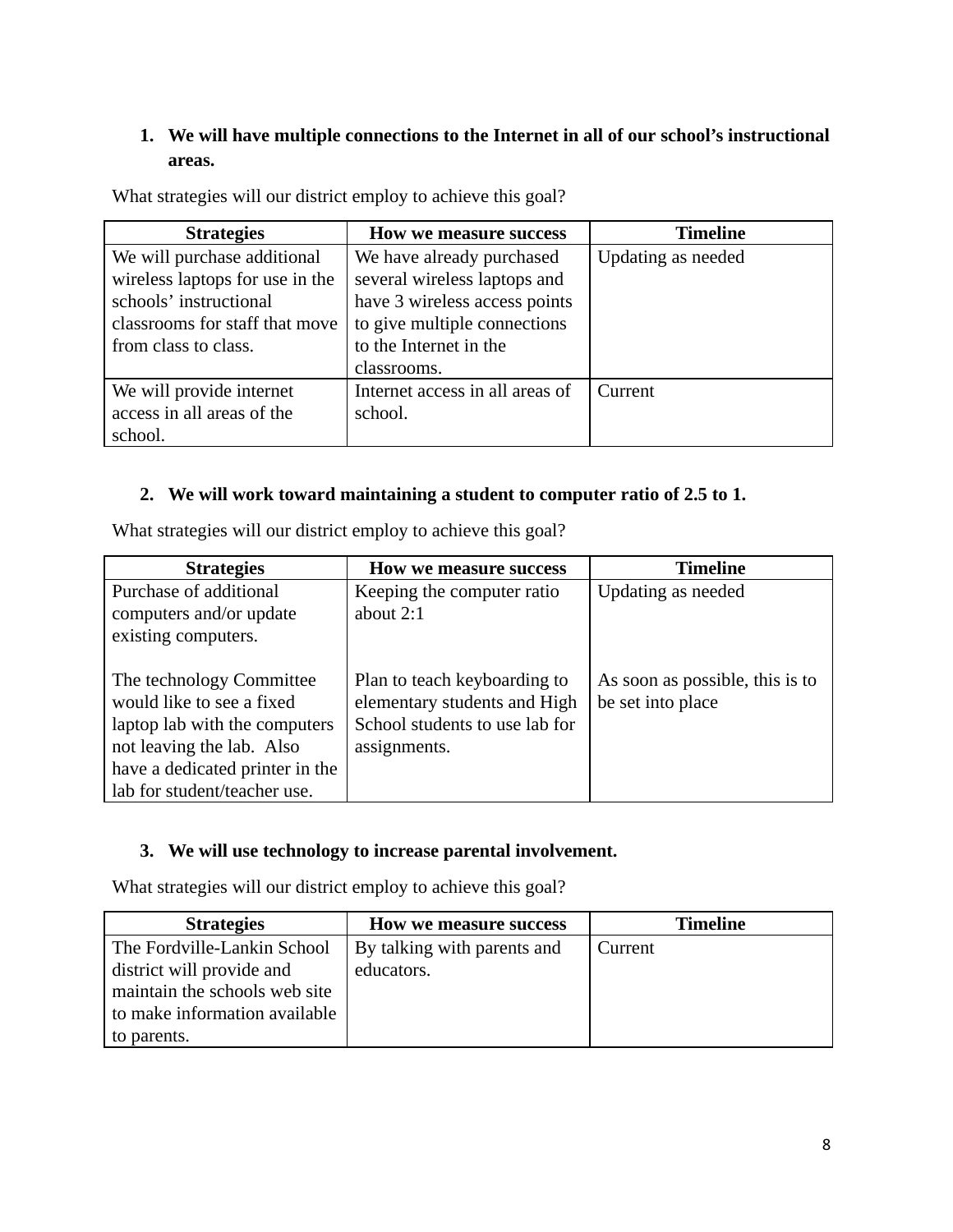| The district will provide | Parents can check on       | Current |
|---------------------------|----------------------------|---------|
| Power School, Remind, and | student's grades and email |         |
| Class Dojo.               | educators.                 |         |

#### **The standards and data we used to identify the above goals and strategies:**

ND Library/Technology Literacy Plans

ND State Technology Plan

#### **Target Area 4: School Data Systems**

North Dakota Objective: Schools will employ technology systems that help improve classroom practice by assessing and monitoring student achievement.

#### **1. We will use technology to assess and monitor student progress in the classroom.**

What strategies will our district employ to achieve this goal?

| <b>Strategies</b>                           | <b>How We Measure Success</b>          | <b>Timeline</b> |
|---------------------------------------------|----------------------------------------|-----------------|
| <b>NWEA</b> (Northwest Evaluation           | By comparing reports for students,     | Current         |
| Association) will be given twice a year.    | we should be able to evaluate student  |                 |
| <b>Smarter Balanced Tests, STAR Testing</b> | needs in the different educational     |                 |
| PowerSchool                                 | areas and also see students' progress. |                 |

# **2. We will use technology to provide greater efficiency in the daily operations of the school.**

What strategies will our district employ to achieve this goal?

| <b>Strategies</b>              | <b>How We Measure Success</b>  | <b>Timeline</b> |
|--------------------------------|--------------------------------|-----------------|
| Fordville-Lankin School        | We will have access to reports | Current         |
| district will use Power School | and can follow student         |                 |
| which will give us greater     | progress.                      |                 |
| efficiency in the daily        |                                |                 |
| operations of the school.      |                                |                 |

#### **The standards and data we used to identify the above goals and strategies:**

ND Library/Technology Literacy Standards

ND State Technology Plan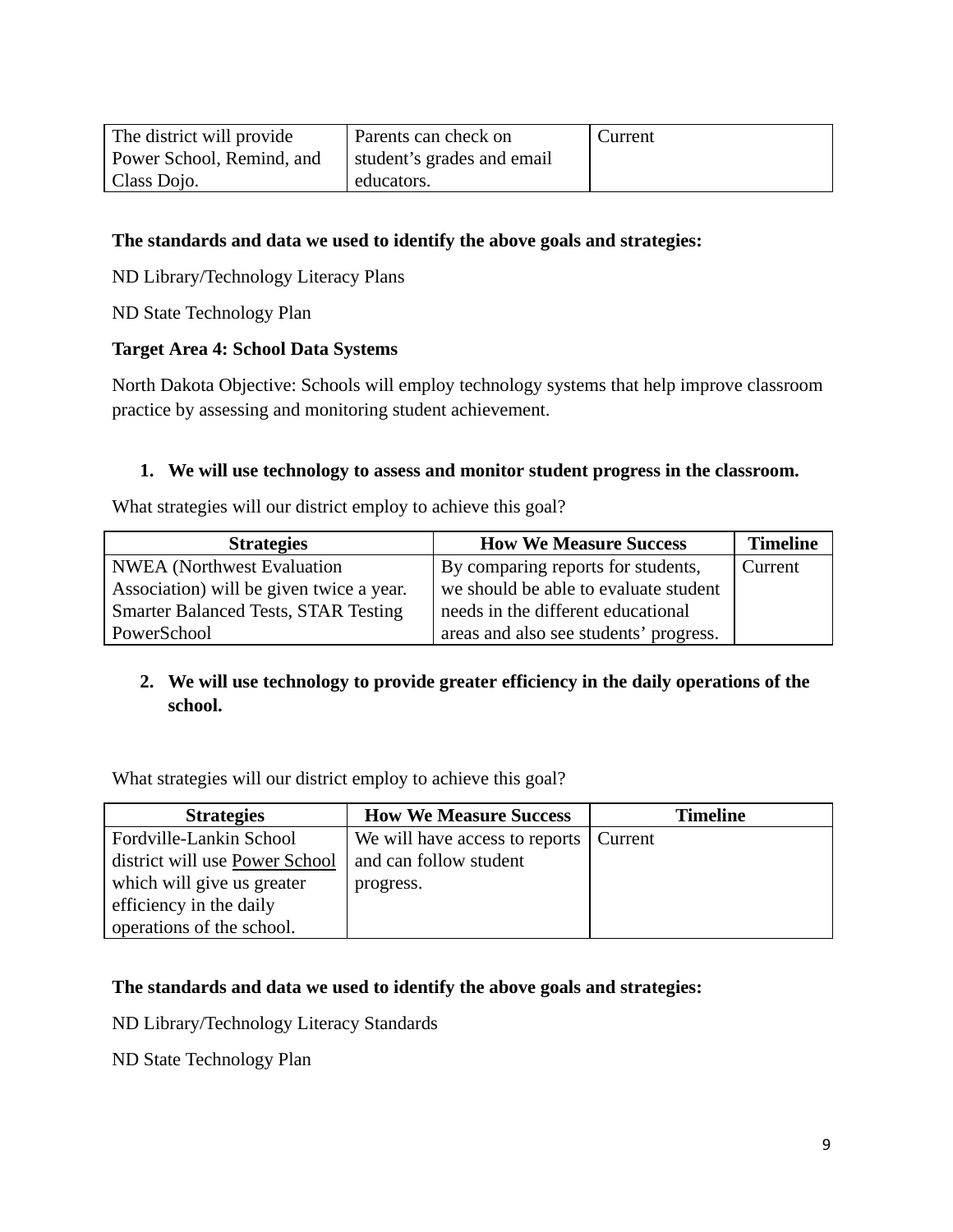## **Technology Plan Contact**

Albert Irvine, Technology Coordinator [albert.irvine@k12.nd.us](mailto:albert.irvine@k12.nd.us)

Michael O'Brien, Administrator

[michael.obrien@sendit.nodak.edu](mailto:michael.obrien@sendit.nodak.edu)

# **Budget**

2022-2024

# **Year 1**

#### **Revenue**

| <b>State General Funds</b>         | 6,661.92  |
|------------------------------------|-----------|
| Technology Levy/Local inkind costs | 10,000.00 |
| <b>Total Revenue</b>               |           |